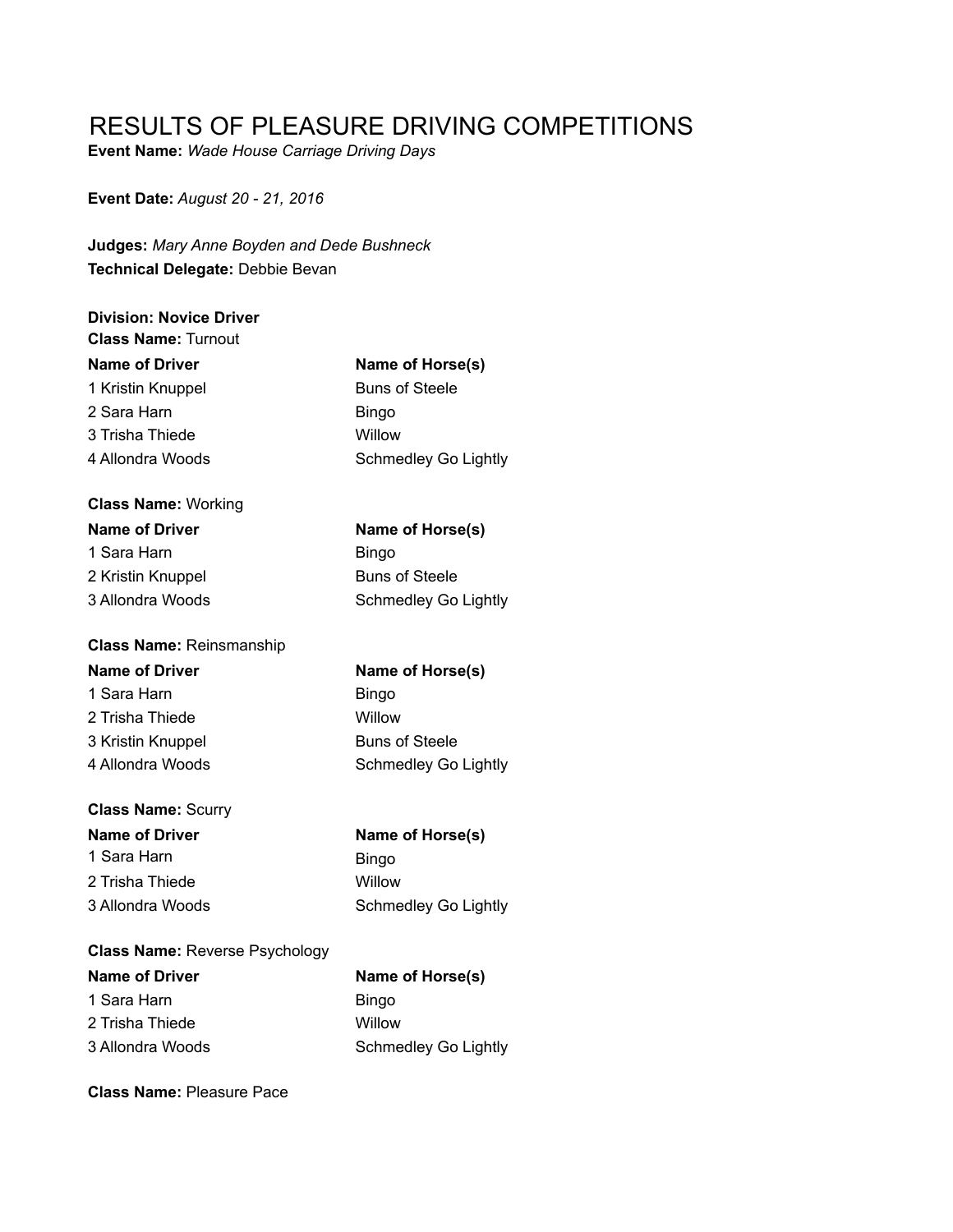| Name of Driver    | Name of Horse(s)      |
|-------------------|-----------------------|
| 1 Kristin Knuppel | <b>Buns of Steele</b> |
| 2 Trisha Thiede   | Willow                |
| 3 Sara Harn       | <b>Bingo</b>          |
| 4 Allondra Woods  | Schmedley Go Lightly  |
|                   |                       |

### **Division: Novice Horse - Pony**

**Class Name:** Turnout

**Name of Driver Name of Horse(s)** 1 Kirby Metoxen **Lady Rose** 2 Kottie Hagen Zach 3 Loren Gettelman B-Hawk Bodacious 4 Josie Markham Lance

### **Class Name:** Working **Name of Driver Name of Horse(s)**

1 Kottie Hagen Zach 2 Kirby Metoxen Lady Rose 3 Loren Gettelman B-Hawk Bodacious 4 Josie Markham Lance

|  | <b>Class Name: Reinsmanship</b> |
|--|---------------------------------|
|--|---------------------------------|

| <b>Name of Driver</b> | Name of Horse(s)        |
|-----------------------|-------------------------|
| 1 Kottie Hagen        | Zach                    |
| 2 Loren Gettelman     | <b>B-Hawk Bodacious</b> |
| 3 Josie Markham       | Lance                   |
| 4 Kirby Metoxen       | Lady Rose               |

### **Class Name:** Scurry

| <b>Name of Driver</b> | Name of Horse(s)        |
|-----------------------|-------------------------|
| 1 Kottie Hagen        | Zach                    |
| 2 Josie Markham       | Lance                   |
| 3 Loren Gettelman     | <b>B-Hawk Bodacious</b> |

### **Class Name:** Reverse Psychology

| <b>Name of Driver</b> | Name of Horse(s)        |
|-----------------------|-------------------------|
| 1 Josie Markham       | Lance                   |
| 2 Kottie Hagen        | Zach                    |
| 3 Loren Gettelman     | <b>B-Hawk Bodacious</b> |
| 4 Kirby Metoxen       | Lady Rose               |

**Class Name:** Pleasure Pace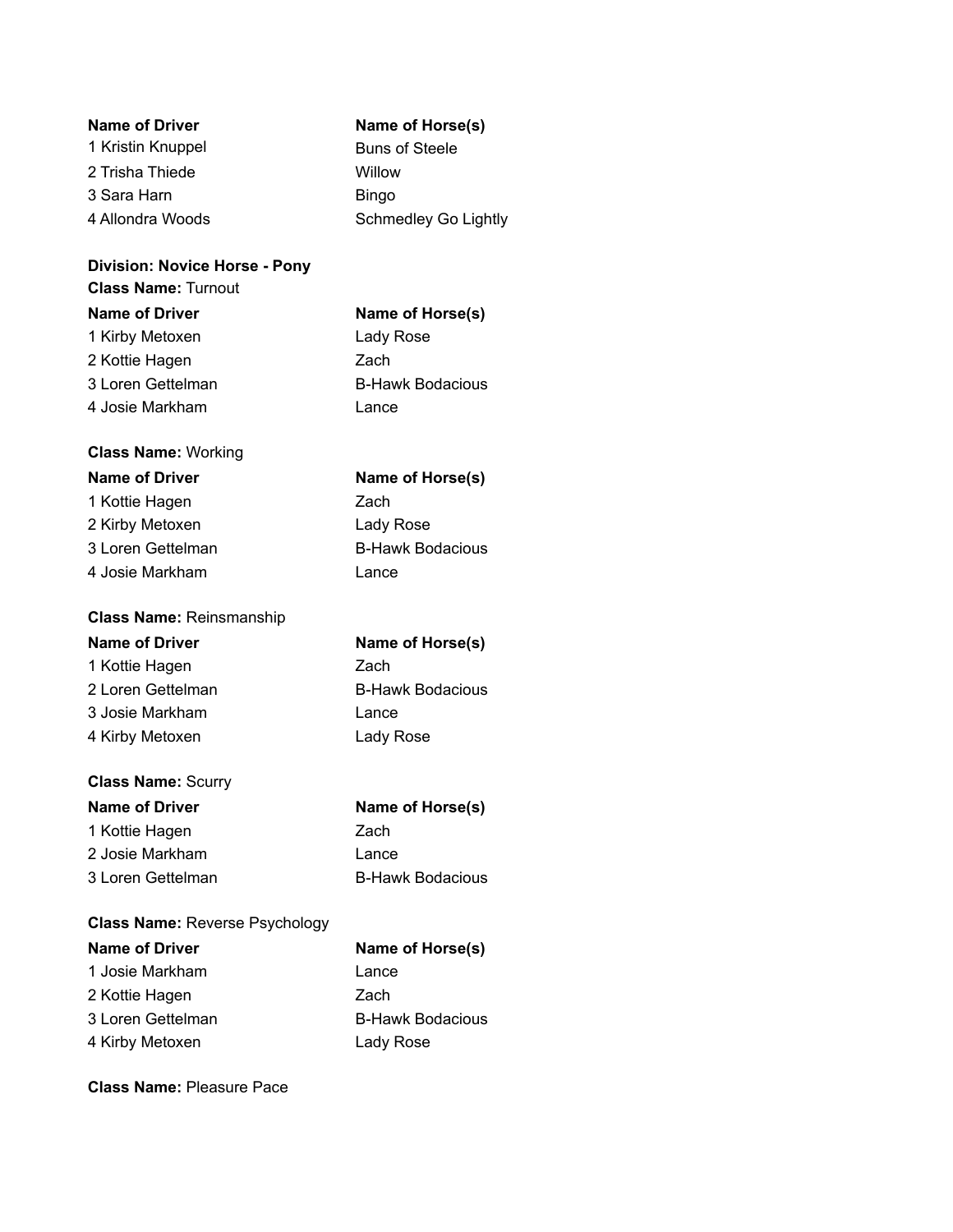1 Kirby Metoxen **Lady Rose** 2 Josie Markham Lance 3 Kottie Hagen Zach 4 Loren Gettelman B-Hawk Bodacious

### **Division: Open Pony**

**Class Name:** Turnout **Name of Driver Name of Horse(s)** 1 Vicki Nelson Bodoh Snowdrop 4 Joann Williams C.F. Ladysmith 5 Char Ehlert Cosmos Celeste

## **Class Name:** Working

1 Vicki Nelson Bodoh Snowdrop 2 Char Ehlert Cosmos Celeste 4 Joann Williams C.F. Ladysmith 5 Terri Delke Georgette Heyer

### **Class Name:** Reinsmanship

2 Vicki Nelson Bodoh Snowdrop 3 Joann Williams C.F. Ladysmith 4 Terri Delke Georgette Heyer 5 Char Ehlert Cosmos Celeste

### **Class Name:** Scurry

# 1 Char Ehlert Cosmos Celeste

4 Joann Williams C.F. Ladysmith 5 Doug Straak Melissa

### **Name of Driver Name of Horse(s)**

2 Terry Hooten **Hawksview Firecracker Jack** 3 Sharon Makurat Chattanoga Choo Choo

### **Name of Driver Name of Horse(s)**

3 Terry Hooten **Hawksview Firecracker Jack** 6 Sharon Makurat Chattanoga Choo Choo

### **Name of Driver Name of Horse(s)**

1 Terry Hooten **Hawksview Firecracker Jack** 6 Sharon Makurat Chattanoga Choo Choo

### **Name of Driver Name of Horse(s)**

2 Terry Hooten **Hawksview Firecracker Jack** 3 Sharon Makurat Chattanoga Choo Choo 6 Terri Delke Georgette Heyer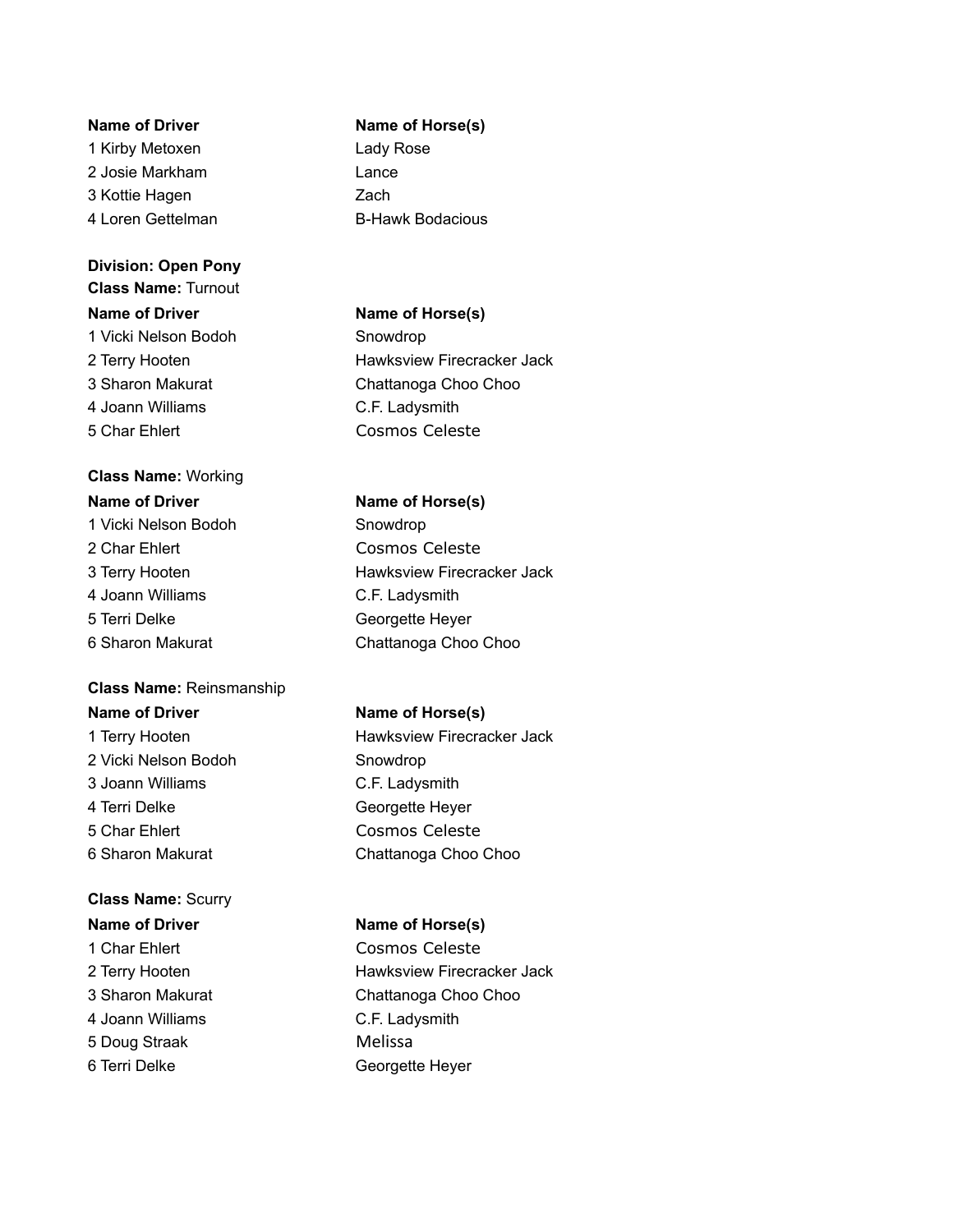### **Class Name:** Reverse Psychology

**Name of Driver Name of Horse(s)** 1 Terri Delke Georgette Heyer 2 Char Ehlert Cosmos Celeste 3 Joann Williams C.F. Ladysmith

**Class Name:** Pleasure Pace **Name of Driver Name of Horse(s)** 1 Sharon Makurat Chattanoga Choo Choo 2 Char Ehlert Cosmos Celeste 3 Terry Hooten **Hawksview Firecracker Jack** 4 Terri Delke Georgette Heyer 5 Joann Williams C.F. Ladysmith

### **Division: Multiples**

**Class Name:** Turnout **Name of Driver Name of Horse(s)** 1 Vanessa Ries Kaja, Gaja 3 Gracie Ferries **Korbel**, Captain 4 Betsy Freiburger Geronia, Marcado

## **Class Name:** Working **Name of Driver Name of Horse(s)**

2 Betsy Freiburger Geronia, Marcado 3 Gracie Ferries **Korbel**, Captain

## **Class Name:** Reinsmanship

1 Vanessa Ries **Kaja, Gaja** 2 Betsy Freiburger Geronia, Marcado 4 Gracie Ferries Korbel, Captain

## **Class Name:** Scurry **Name of Driver Name of Horse(s)** 1 Vanessa Ries **Kaja, Gaja**

4 Sharon Makurat Chattanoga Choo Choo 5 Terry Hooten **Hawksview Firecracker Jack** 

2 Herb Kohler **HYK Daring, HVK Danseur, HVK Noble Argentina, HVK Mardi Gras** 

# 1 Vanessa Ries Kaja, Gaja 4 Herb Kohler **HYK Daring, HVK Danseur, HVK Noble Argentina, HVK Mardi Gras**

### **Name of Driver Name of Horse(s)**

3 Joe Yoder HVK Daring, HVK Danseur, HVK Noble Argentina, HVK Mardi Gras

# 2 Gracie Ferries **Korbel**, Captain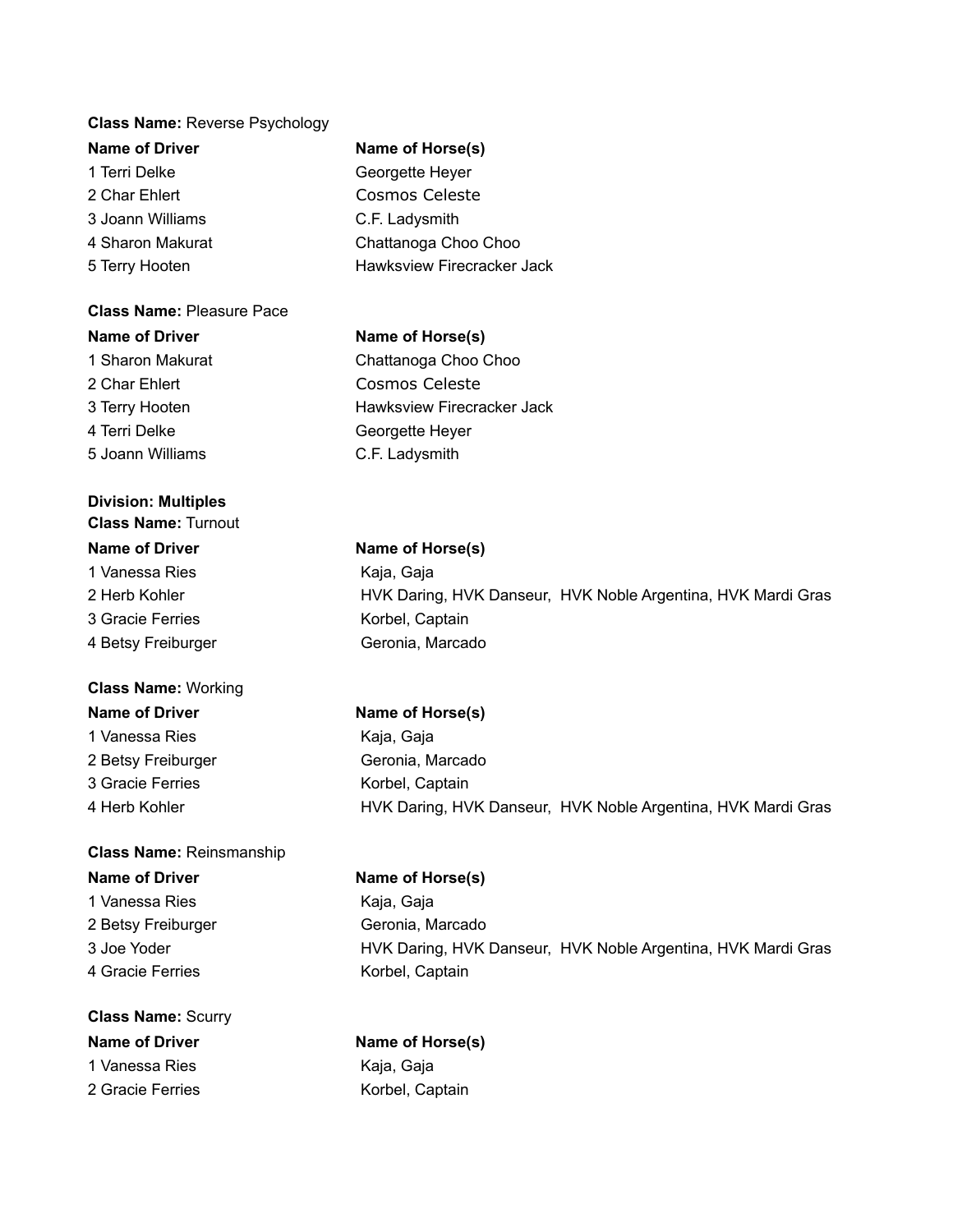### 3 Joe Yoder HVK Daring, HVK Danseur, HVK Noble Argentina, HVK Mardi Gras

| <b>Class Name: Reverse Psychology</b>                     |                                                              |
|-----------------------------------------------------------|--------------------------------------------------------------|
| <b>Name of Driver</b>                                     | Name of Horse(s)                                             |
| 1 Vanessa Ries                                            | Kaja, Gaja                                                   |
| 2 Gracie Ferries                                          | Korbel, Captain                                              |
| 3 Betsy Freiburger                                        | Geronia, Marcado                                             |
| 4 Herb Kohler                                             | HVK Daring, HVK Danseur, HVK Noble Argentina, HVK Mardi Gras |
| <b>Class Name: Pleasure Pace</b>                          |                                                              |
| <b>Name of Driver</b>                                     | Name of Horse(s)                                             |
| 1 Gracie Ferries                                          | Korbel, Captain                                              |
| 2 Vanessa Ries                                            | Kaja, Gaja                                                   |
| 3 Joe Yoder                                               | HVK Daring, HVK Danseur, HVK Noble Argentina, HVK Mardi Gras |
| <b>Division: Open Horse</b><br><b>Class Name: Turnout</b> |                                                              |
| <b>Name of Driver</b>                                     | Name of Horse(s)                                             |
| 1 Dave Dunn                                               | Dane                                                         |
| 2. Debra Moll-Sauer                                       | Rockstar                                                     |
| 3 Pat Egland                                              | <b>Buns of Steele</b>                                        |
| 4 Mary Beth Weber                                         | Spirit's Sun                                                 |
| <b>Class Name: Working</b>                                |                                                              |
| <b>Name of Driver</b>                                     | Name of Horse(s)                                             |
| 1 Debra Moll-Sauer                                        | Rockstar                                                     |
| 2 Dave Dunn                                               | Dane                                                         |
| 3 Mary Beth Weber                                         | Spirit's Sun                                                 |
| 4 Chet Thomas                                             | Trina                                                        |
| 5 Pat Egland                                              | <b>Buns of Steele</b>                                        |
| <b>Class Name: Reinsmanship</b>                           |                                                              |
| <b>Name of Driver</b>                                     | Name of Horse(s)                                             |
| 1 Dave Dunn                                               | Dane                                                         |
| 2 Mary Beth Weber                                         | Spirit's Sun                                                 |
| 3 Pat Egland                                              | <b>Buns of Steele</b>                                        |
| 4 Chet Thomas                                             | Trina                                                        |
| <b>Class Name: Scurry</b>                                 |                                                              |
| <b>Name of Driver</b>                                     | Name of Horse(s)                                             |
| 1 Chet Thomas                                             | Trina                                                        |
| 2 Dave Dunn                                               | Dane                                                         |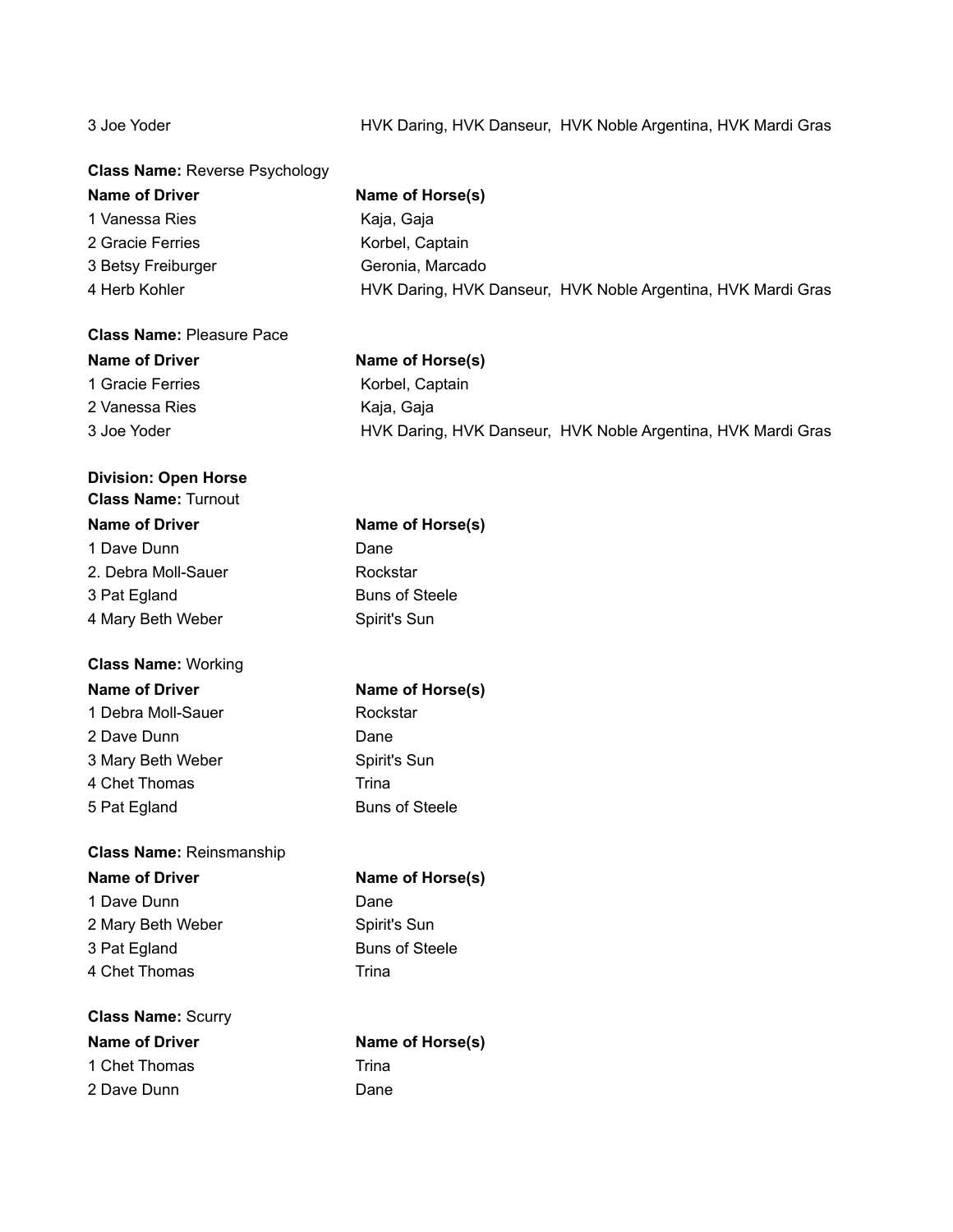3 Mary Beth Weber Spirit's Sun

| Name of Horse(s) |
|------------------|
| Spirit's Sun     |
| Trina            |
| Dane             |
|                  |

| <b>Class Name: Pleasure Pace</b> |              |
|----------------------------------|--------------|
| <b>Name of Driver</b>            | Name of Ho   |
| 1 Chet Thomas                    | Trina        |
| 2 Dave Dunn                      | Dane         |
| 3 Mary Beth Weber                | Spirit's Sun |

**Name of Horse(s) Trina** Dane

**Name of Horse(s)** 

Fantasy Corral's Magic

Little Cloud

### **Division: Junior Class Name:** Turnout **Name of Driver Name of Horse(s)** 1 Riley Schoenecke Little Cloud 2 Robbie Ruth Fantasy Corral's Magic

| <b>Class Name: Working</b> |  |  |
|----------------------------|--|--|
| <b>Name of Driver</b>      |  |  |
| 1 Riley Schoenecke         |  |  |
| 2 Robbie Ruth              |  |  |

### **Class Name:** Reinsmanship **Name of Driver Name of Horse(s)** 1 Robbie Ruth Fantasy Corral's Magic 2 Riley Schoenecke Little Cloud 3 Carly Straak Melissa

### **Class Name:** Scurry **Name of Driver Name of Horse(s)** 1 Robbie Ruth Fantasy Coral's Magic 2 Carly Straak Melissa 3 Riley Schoenecke Little Cloud

**Class Name:** Reverse Psychology **Name of Driver Name of Horse(s)** 1 Robbie Ruth Fantasy Corral's Magic

2 Riley Schoenecke Little Cloud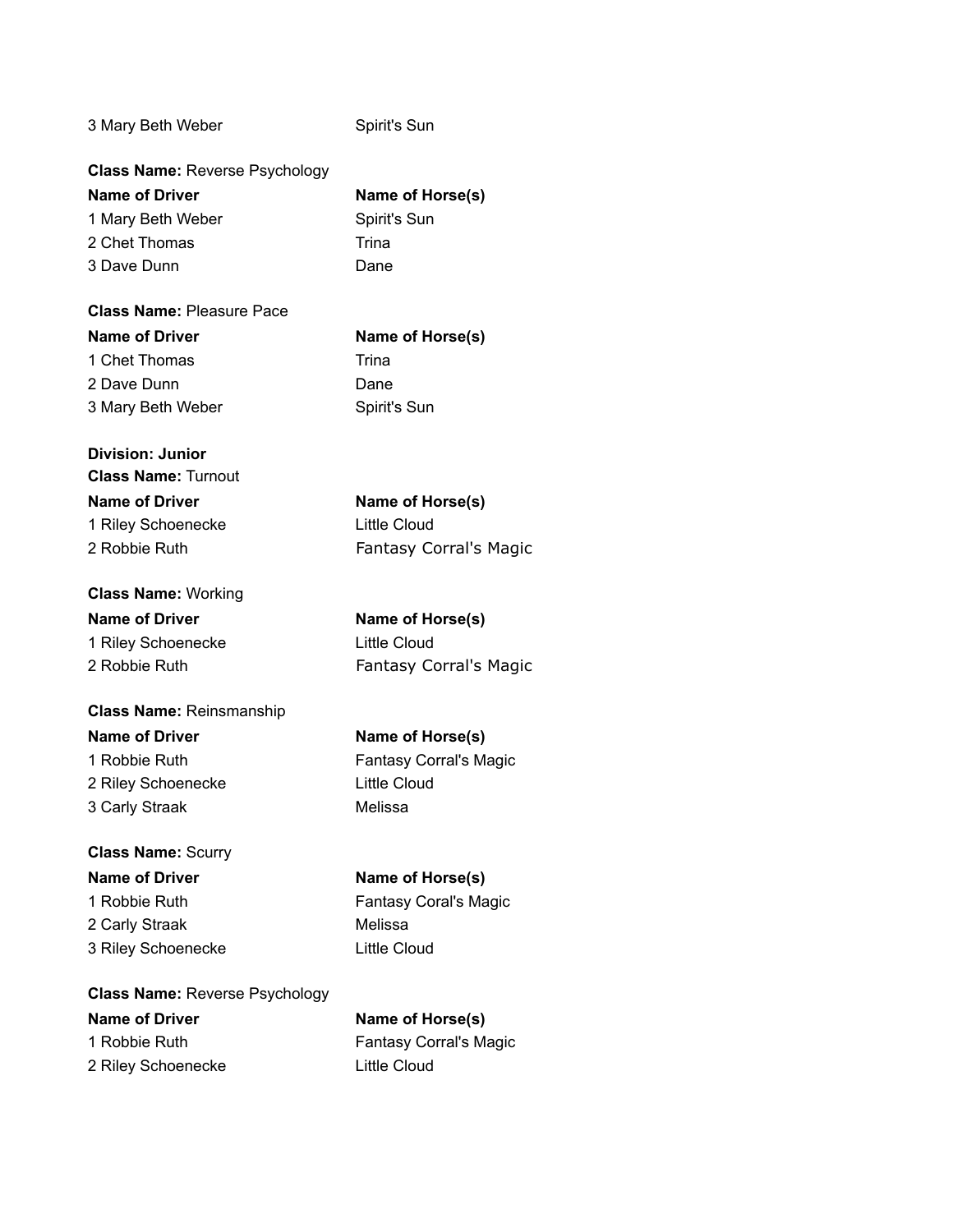**Class Name:** Pleasure Pace **Name of Driver Name of Horse(s)** 1 Riley Schoenecke Little Cloud 2 Robbie Ruth Fantasy Corral's Magic

**Division: Draft Class Name:** Turnout **Name of Driver Name of Horse(s)** 1 Debra Moll Sauer Cracker Jack 2 Lisa Stensrud Hope

**Class Name:** Working **Name of Driver Name of Horse(s)** 1 Debra Moll Sauer Cracker Jack 2 Lisa Stensrud Hope

**Class Name:** Reinsmanship **Name of Driver Name of Horse(s)** 1 Debra Moll Sauer Cracker Jack 2 Lisa Stensrud Hope

**Class Name:** Scurry **Name of Driver Name of Horse(s)** 1 Lisa Stensrud Hope

**Class Name:** Reverse Psychology

1 Debra Moll Sauer Cracker Jack 2 Lisa Stensrud Hope

**Division: VSE**

**Name of Driver Name of Horse(s)**

**Class Name:** Pleasure Pace **Name of Driver Name of Horse(s)** 1 Debra Moll Sauer Cracker Jack 2 Lisa Stensrud Hope

**Class Name:** Turnout **Name of Driver Name of Horse(s)** 1 Linda Schutte **Charmed by a Dream** 2 Kelsey Dahl The Mad Banker

3 Marge Gettelman Rebel Creeks Magi Bogie 4 Jill Fresque Dixie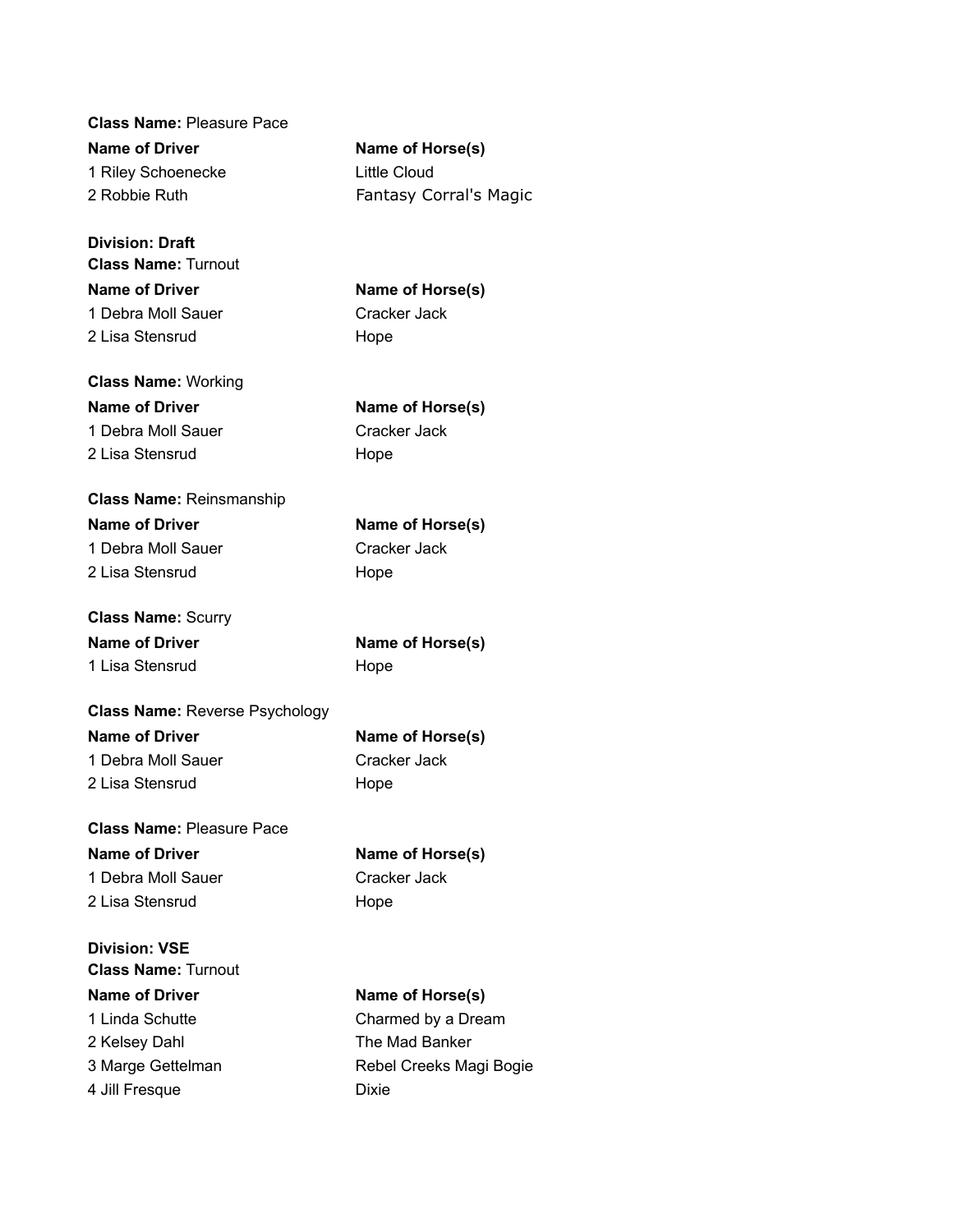### **Class Name:** Working **Name of Driver Name of Horse(s)** 1 Kelsey Dahl The Mad Banker 2 Linda Schutte Charmed by a Dream 3 Marge Gettelman Rebel Creeks Magi Bogie

### **Class Name:** Reinsmanship

1 Lynne Fritz Melody 4 Jill Fresque Dixie 5 Kelsey Dahl The Mad Banker

## **Class Name:** Scurry **Name of Driver Name of Horse(s)**

**Name of Driver Name of Horse(s)** 2 Marge Gettelman Rebel Creeks Magi Bogie 3 Linda Schutte Charmed by a Dream

1 Marge Gettelman Rebel Creeks Magi Bogie 2 Linda Schutte Charmed by a Dream

| <b>Class Name: Reverse Psychology</b> |
|---------------------------------------|
| <b>Name of Driver</b>                 |
| 1 Linda Schutte                       |
| 2 Marge Gettelman                     |

### **Class Name:** Pleasure Pace

3 Lynne Fritz Melody

**Name of Driver Name of Horse(s)**

**Name of Horse(s)** Charmed by a Dream Rebel Creeks Magi Bogie

1 Linda Schutte Charmed by a Dream 2 Marge Gettelman Rebel Creeks Magi Bogie

### **Division Championship:** Novice Driver

1 Sara Harn Bingo 2 Trisha Thiede Willow 3 Kristin Knuppel Buns of Steele 4 Allondra Woods Schmedley Go Lightly

### **Division Championship:** Novice Horse - Pony

| 1 Kottie Hagen    | Zach                    |
|-------------------|-------------------------|
| 2 Josie Markham   | Lance                   |
| 3 Kirby Metoxen   | Lady Rose               |
| 4 Loren Gettelman | <b>B-Hawk Bodacious</b> |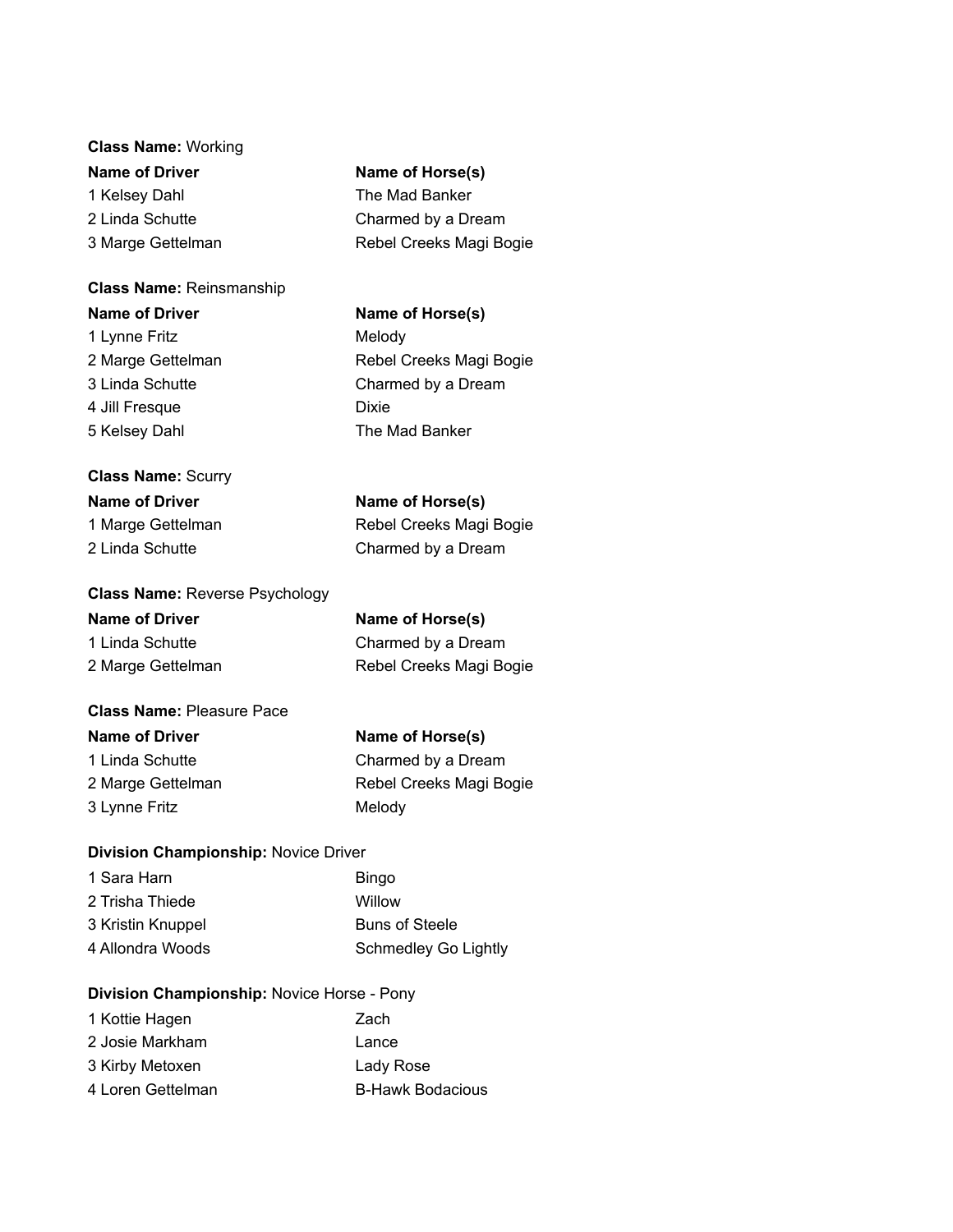### **Division Championship:** *Open Pony*

| 1 Terry Hooten       | Hawksview Firecracker Jack |
|----------------------|----------------------------|
| 2 Char Ehlert        | <b>Cosmos Celeste</b>      |
| 3 Vicki Nelson Bodoh | Snowdrop                   |
| 4 Sharon Makurat     | Chattanoga Choo Choo       |
| 5 Joann Williams     | C.F. Ladysmith             |
| 6 Terri Delke        | Georgette Heyer            |
| 7 Doug Straak        | Melissa                    |

### **Division Championship:** *Multiples*

| 1 Vanessa Ries     | Kaja, Gaja                                                   |
|--------------------|--------------------------------------------------------------|
| 2 Gracie Ferries   | Korbel, Captain                                              |
| 3 Betsy Freiburger | Geronia, Marcado                                             |
| 4 Joe Yoder        | HVK Daring, HVK Danseur, HVK Noble Argentina, HVK Mardi Gras |
| 5 Herb Kohler      | HVK Daring, HVK Danseur, HVK Noble Argentina, HVK Mardi Gras |

### **Division Championship:** *Open Horse*

| 1 Dave Dunn                         | Dane                          |
|-------------------------------------|-------------------------------|
| 2 Mary Beth Weber                   | Spirit's Sun                  |
| 3 Chet Thomas                       | Trina                         |
| 4 Debra Moll-Sauer                  | Rockstar                      |
| 5 Pat Egland                        | <b>Buns of Steele</b>         |
| Division Championship: Junior       |                               |
| 1 Robbie Ruth                       | <b>Fantasy Corral's Magic</b> |
| 2 Riley Schoenecke                  | Little Cloud                  |
| 3 Carly Straak                      | Melissa                       |
| <b>Division Championship: Draft</b> |                               |
| 1 Debra Moll-Sauer                  | Cracker Jack                  |
| 2 Lisa Stensrud                     | Hope                          |
| Division Championship: VSE          |                               |
| 1 Linda Schutte                     | Charmed by a Dream            |
| 2 Marge Gettelman                   | Rebel Creeks Magi Bogie       |
| 3 Kelsey Dahl                       | The Mad Banker                |
| 4 Lynne Fritz                       | Melody                        |
| 5 Jill Fresque                      | Dixie                         |
| <b>Non-Division: Carriage Dog</b>   |                               |
| 1 Loren Gettelman                   | <b>B-Hawk Bodacious</b>       |
|                                     |                               |